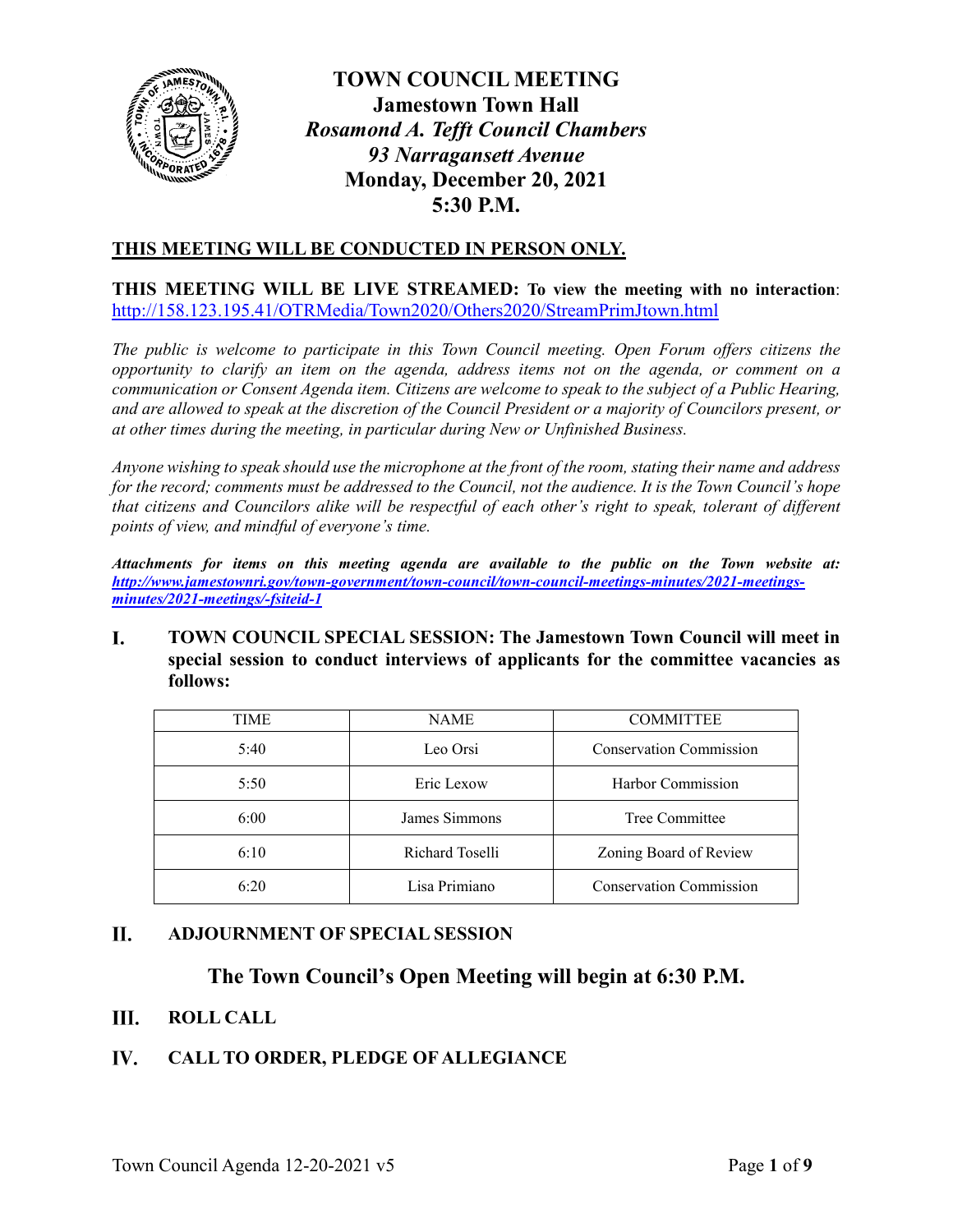### $V_{\star}$ **TOWN COUNCIL SITTING AS THE BOARD OF WATER AND SEWER COMMISSIONERS**

- Approval of Minutes; review, discussion and/or action and/or vote A)
	- 1) 11/15/2021(regular meeting)

#### $B)$ Open Forum – Water & Sewer Matters

- *Comments are not limited to items on this agenda. However, items not on this agenda will only be heard and not acted upon by the Town Council. Note: Section 42-46-6 of the Open Meetings Act, and Department of the Attorney General Advisory Opinions relevant to this item on any public body meeting agenda specifically prohibits the Town Council from discussing, considering or acting on any topic, statement or question presented. The Town Council may, if warranted, refer such matters to an appropriate committee, to another body or official, or post the matter for consideration at a properly-noticed, future meeting.*
	- $1)$ Scheduled request to address - none
	- 2) Non-scheduled request to address
- $\mathcal{C}$ Report of Town Officials:
	- Pumping Report  $1)$
	- $2)$ Town Project Reports
		- a) Town Wells
		- b) Water Treatment Plant
		- c) Transfer Pumping/Reservoir
		- d) Distribution System
		- e) Wastewater Treatment Facility
- $D)$ Letters and Communication
	- 1) None
- $E)$ Unfinished Business
	- $1)$ None
- $F)$ New Business
	- 1) RIDEM 2021 Nonpoint Source Implementation Grant for an amount of \$250,000 to fund the removal and disposal of invasive Phragmites and restore the conditions of South Pond Reservoir.

### G) **The Town Council Adjourns from sitting as the Board of Water and Sewer Commissioners**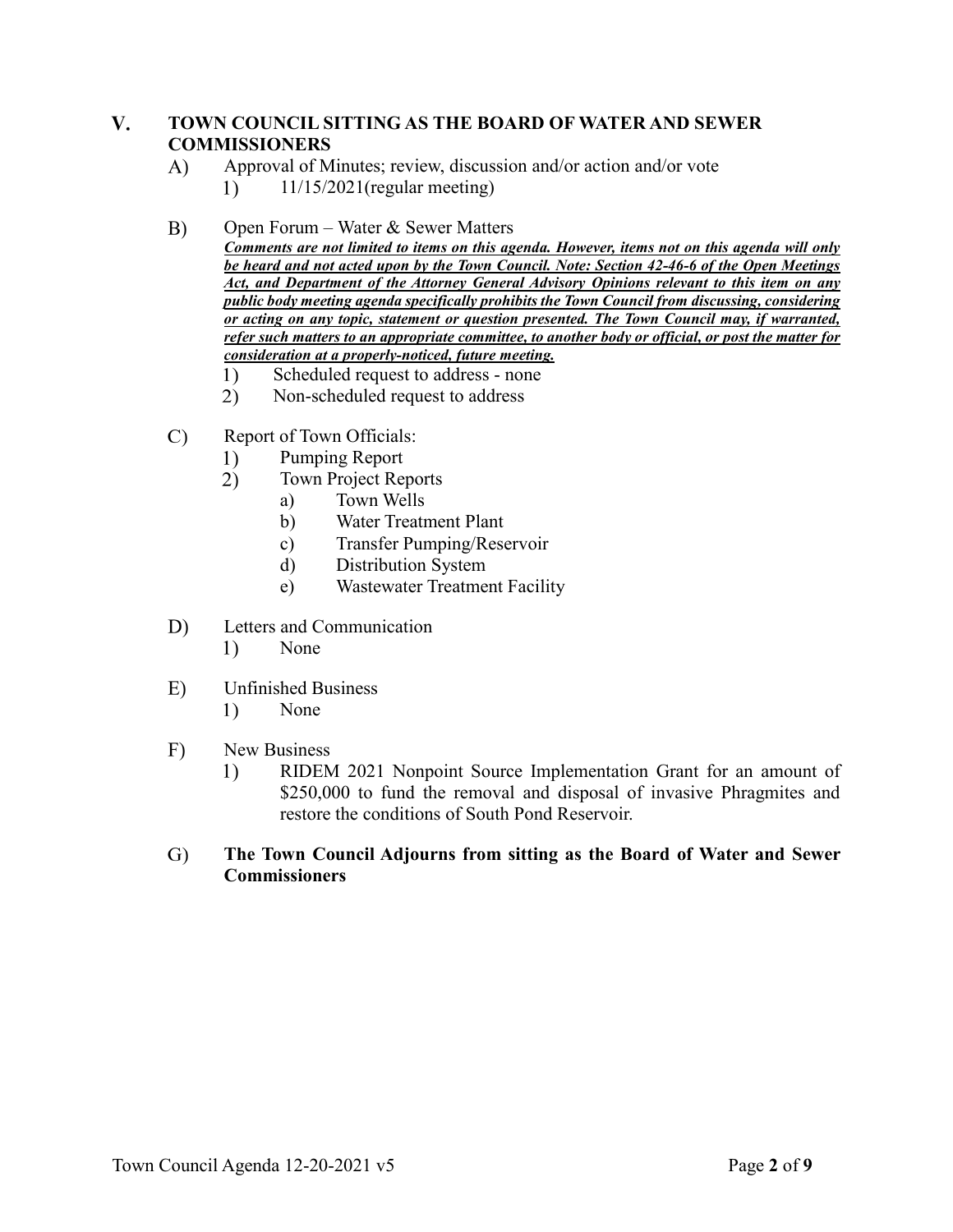#### VI. **OPEN FORUM**

*Comments are not limited to items on this agenda. However, items not on this agenda will only be heard and not acted upon by the Town Council. Note: Section 42-46-6 of the Open Meetings Act, and Department of the Attorney General Advisory Opinions relevant to this item on any public body meeting agenda specifically prohibits the Town Council from discussing, considering or acting on any topic, statement or question presented. The Town Council may, if warranted, refer such matters to an appropriate committee, to another body or official, or post the matter for consideration at a properly-noticed, future meeting.*  $\bf{A}$ Scheduled request to address

- 1) Laura Carlson regarding Rescue Barn proposal
- $B)$ Non-scheduled request to address

### **ACKNOWLEDGEMENTS, ANNOUNCEMENTS, PRESENTATIONS,**  VII. **RESOLUTIONS AND PROCLAMATIONS**

- Clean Ocean Access Presentation by Executive Director David McLaughlin  $\bf{A}$ 
	- $1)$ Water Quality – Results from 2021 and plans for 2022
	- $(2)$ Sustainable Jamestown – In Vessel Composting opportunity

# **PUBLIC HEARINGS, LICENSES AND PERMITS**

*The Town Council will review each license application and vote on it individually. All approvals for licenses and permits are subject to the resolution of debts, taxes and appropriate signatures as well as, when applicable, proof of insurance.*

A) One Day Event Application: All Event/Entertainment license application approvals are subject to any and all COVID-19 protocols in affect at the time of the event; Review, Discussion and/or Action and/or Vote on the following:

| Applicant: | Jamestown Rhode Race       |
|------------|----------------------------|
| Event:     | Rhode Races & Events, Inc. |
| Dates:     | October 1, 2022            |
| Location:  | <b>Fort Getty</b>          |
|            |                            |

Memorandum from Jamestown Recreation Director Ray DeFalco 2)

### **IX. COUNCIL, ADMINISTRATOR, SOLICITOR, COMMISSION/COMMITTEE COMMENTS & REPORTS**

- $\bf{A}$ Town Administrator's Report: Jamie A. Hainsworth
	- National Opioid Settlement (agenda item)  $1)$
	- $\overline{2)}$ Budget FY 2022-2023
	- $3)$ Election Polling Place for the 2022 Fall Elections
	- $4)$ Covid 19 update: Covid Testing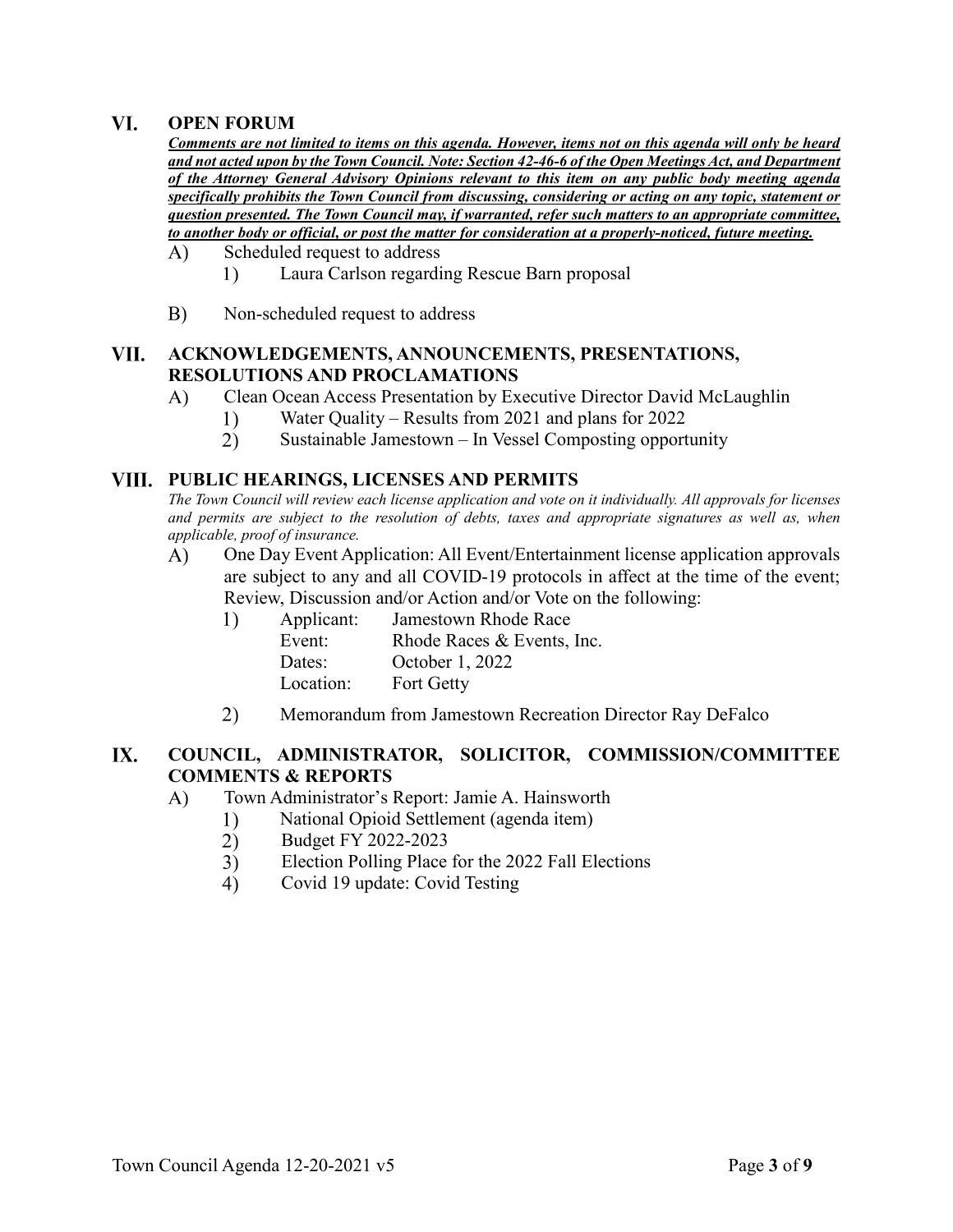### $\mathbf{X}$ . **NEW BUSINESS**

- A) Review, Discussion and/or Action and/or Vote: Request to authorize the Town Administrator to sign the two National Opioid Settlement offers.
	- $1)$ National Opioid Settlement FAQs
	- $(2)$ Subdivision Distributor Settlement Participation Form
	- $3)$ Subdivision Janssen Settlement Participation Form
- B) Review, Discussion and/or Action and/or Vote: Town of Jamestown request for assignment of the Lease Agreement between the Town of Jamestown and Conanicut Marine Services, Inc. dated October 16, 2016 to TPG Marinas Conanicut, LLC.
	- $1)$ Leased areas include and are defined as Plat 9, Lots 355 & 356 located at the area in the center of Jamestown known as the East Ferry, including the wood piled and concrete (steel) piers, fixtures and improvements located thereon.
- $\mathcal{C}$ Review, Discussion and/or Action and/or Vote: Town of Jamestown request permission to utilize Waterfront Infrastructure Improvement account for Phase Two (2) East Ferry Improvements
	- $1)$ Sidewalk repair around Veterans Square
	- $2)$ Repair to former Ferry Landing

### XI. **ORDINANCES, APPOINTMENTS, VACANCIES AND EXPIRING TERMS**

- Appointments, Vacancies and Expiring Terms; Review, Discussion, and/or Action A) and/or Vote:
	- 1) Beavertail State Park Advisory Board (One vacancy with a three-year term ending date of December 31, 2024); duly advertised
		- a) Letter of interest for reappointment
			- i) Linda Warner
	- 2) Jamestown Conservation Commission (Two vacancies with three-year term ending dates of December 31, 2024); duly advertised
		- a) Letter of resignation
			- i) Jessica Wurzbacher
		- b) Letter of interest for reappointment
			- i) Leo N. Orsi, Jr.
		- c) Letter of interest for appointment i) Lisa Primiano
	- $3)$ Jamestown Fire Department Compensation Committee (One [1] Citizen-at-Large Representatives with an unexpired term ending date of May 31, 2022) a) No applicants
	- 4) Jamestown Harbor Management Commission (Three vacancies with three-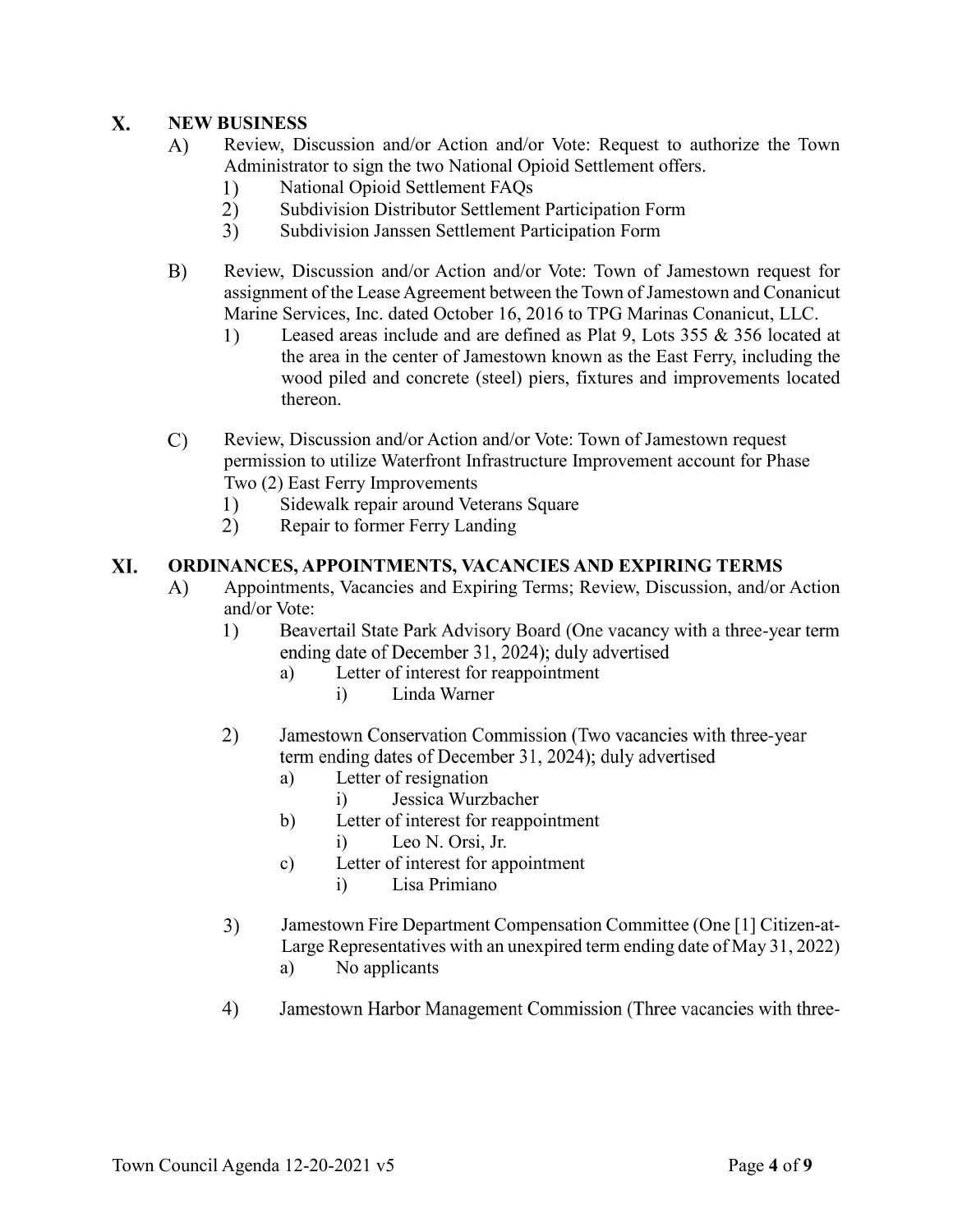year term ending dates of December 31, 2024); duly advertised

- a) Letters of interest for reappointment
	- i) Eric Lexow
	- ii) Wayne Banks
	- iii) Daniel Wurzbacher
- b) Letters of interest for appointment
	- i) Thomas Farrell
	- ii) Paul D. Sprague
	- iii) Stephen J. Corbett
- $5)$ Jamestown Housing Authority – (Two vacancies with One five-year term ending December 31, 2026[Full Member] and One unexpired five-year term ending date of December 31, 2023 [Resident Commissioner]; and; duly advertised
	- a) Letter of interest for **reappointment (Full Member)**
		- i) Valerie Molloy
	- b) Letter of interest for **appointment**
		- i) Susan Romano (previously interviewed)
		- ii) Robert Plain (previously interviewed)
	- c) Letter of interest for appointment (**Resident Commissioner**)
		- i) Doreen Dell (previously interviewed)
			- (a) Endorsement from JHA Board Chair Molloy and Vice Chair Szepatowski
			- (b) Endorsement from JoAnn Koehler
			- (c) Endorsement from Diona McGrath
			- (d) Endorsement from Joan Shaffer
		- ii) Bernie Courtney
- 6) Jamestown Juvenile Hearing Board – Member (Two vacancies with threeyear term ending dates of December 21, 2024); duly advertised
	- a) Letter of resignation
		- i) Michael Lichtenstein
	- b) Letter of interest for reappointment
		- i) Barbara Szepatowski
	- c) Letter of interest for appointment to move up to Member from Alternate Member
		- i) Joseph Cannon
		- ii) Nancy Ventrone
	- d) Letter of interest for appointment
		- i) Andy Wade
- 7) Jamestown Philomenian Library Board of Trustees (Two vacancies with three-year term ending dates of December 31, 2024); duly advertised
	- a) Letter of resignation
		- i) Catherine Kaiser
	- b) Letter of interest for reappointment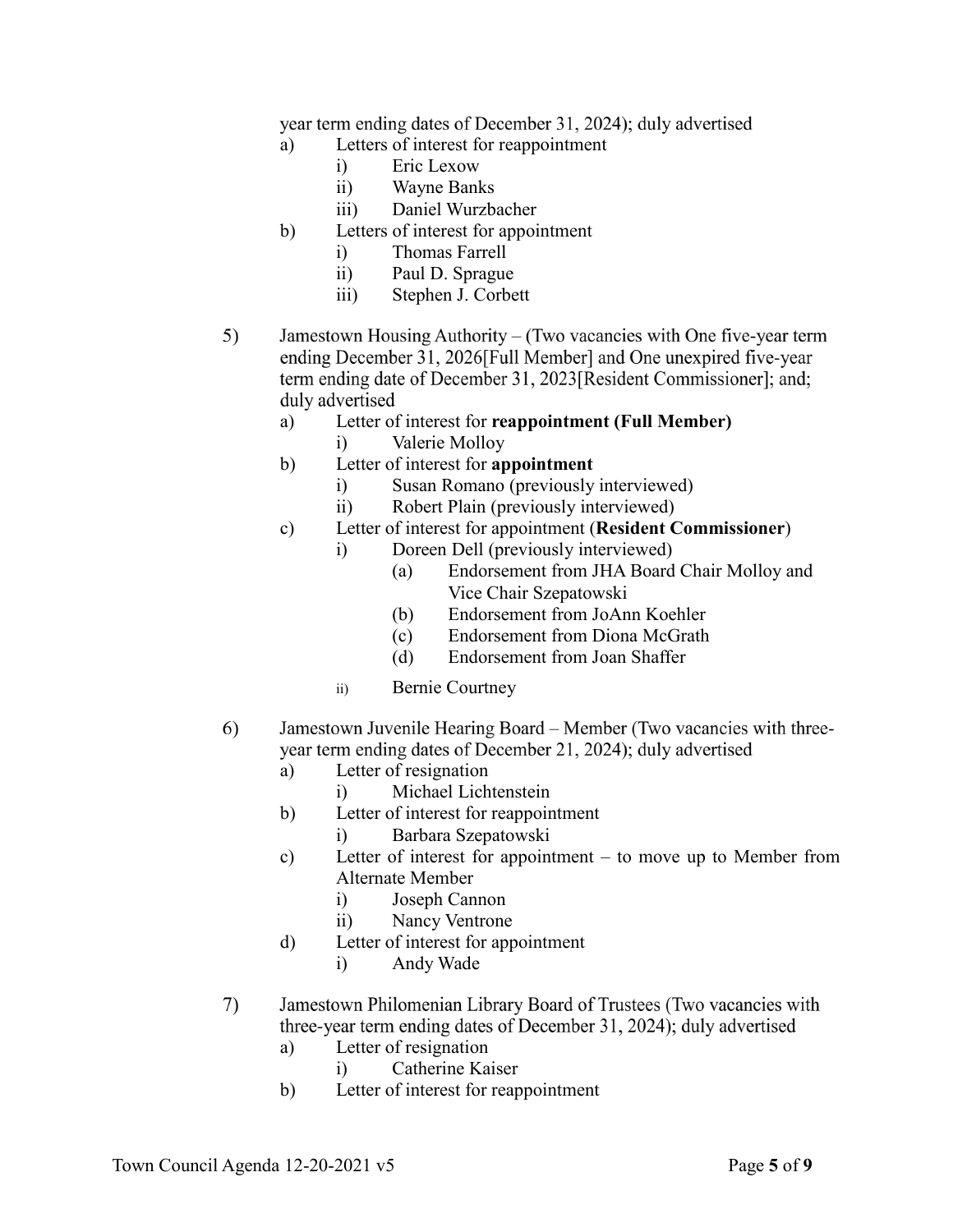- i) Eugene Mihaly
- c) Letter of interest for appointment
	- i) Joseph Cannon (previously interviewed)
	- ii) Mackenzie Richards (previously interviewed)
- 8) Jamestown Planning Commission (Three vacancies with a four-year term ending date of December 31, 2025); duly advertised
	- a) Letter of resignation
		- i) Michael F. Smith
	- b) Letter of interest for reappointment
		- i) Bernd E. Pfeiffer
		- ii) Mick Cochran
- 9) Jamestown Tree Preservation and Protection Committee (Three vacancies) with three-year term ending dates of December 31, 2024); duly advertised
	- a) Letter of resignation (full term)
		- i) Thomas Farrell
		- ii) Susan Shim Gorelick
	- b) Letter of interest for reappointment
		- i) Walter Bopp
	- c) Letter of interest for appointment
		- i) John Austin Murphy
		- ii) James Simmons
- Jamestown Zoning Board of Review Member (Two vacancies with a  $10)$ five-year term ending date of December 31, 2026); duly advertised
	- a) Letter of interest for reappointment
		- i) Dean J. Wagner
		- ii) Terence Livingston
- 11) Jamestown Zoning Board of Review – Alternate Member (Three vacancies with one-year term ending dates of December 31, 2022); duly advertised
	- a) Letter of interest to remain as Alternate Member i) Judy Bell –  $1<sup>st</sup>$  Alternate
	- b) Letter of interest for reappointment
		- - i) John Shekarchi
			- ii) Alex Finkelman
	- c) Letter of interest for appointment
		- i) Richard Toselli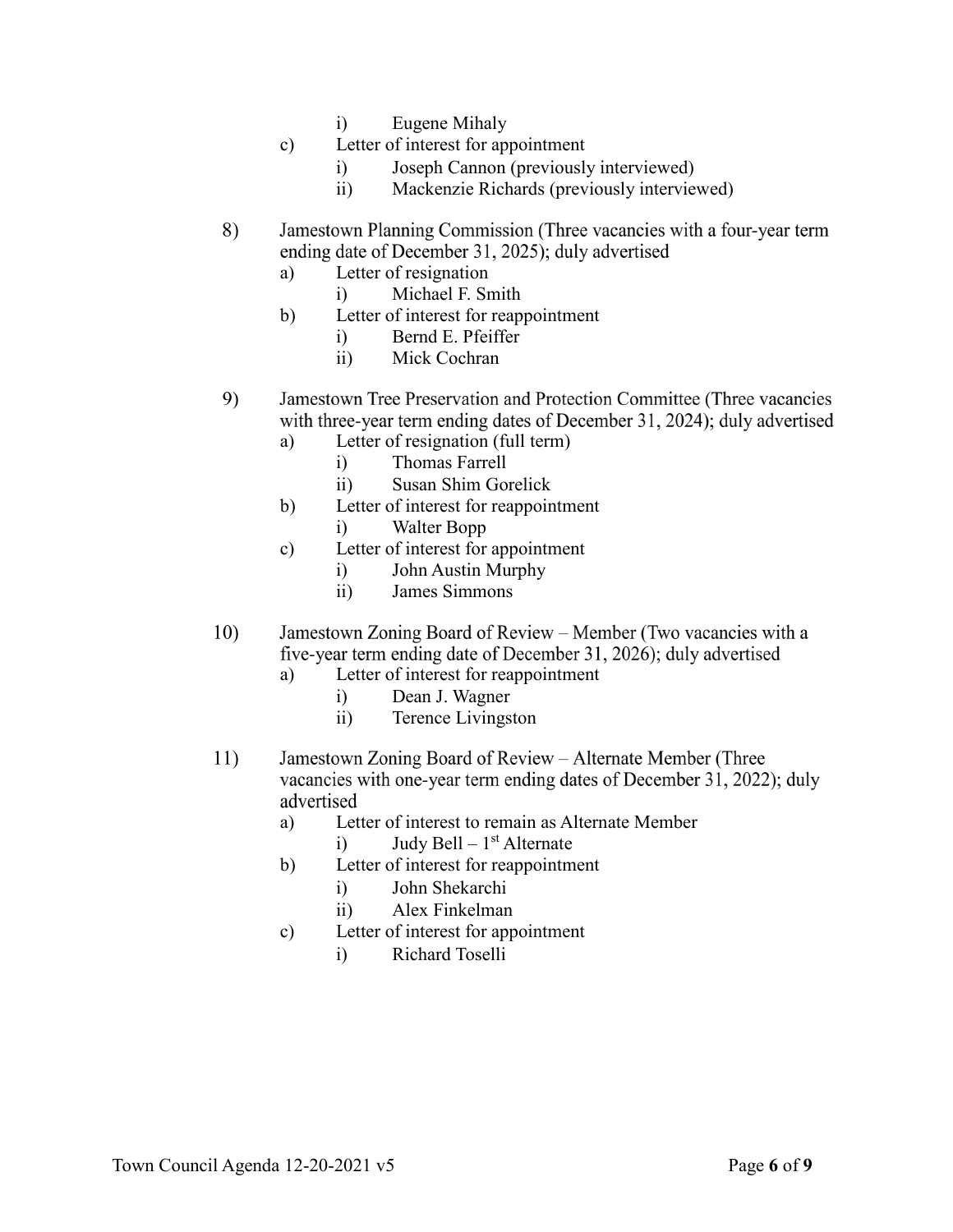#### XII. **CONSENT AGENDA**

*An item on the Consent Agenda need not be removed for simple clarification or correction of typographical errors. Approval of the Consent Agenda shall be equivalent to approval of each item as if it had been acted upon separately for review, discussion and/or potential action and/or vote. A Consent Agenda item or items may be removed by the Town Council for review, discussion and/or potential action and or vote.*

- A) Adoption of Town Council Minutes
	- $1)$ December 6, 2021(Regular Meeting)
- $B)$ Minutes of Boards/Commissions/Committees
	- Jamestown Affordable Housing Committee (April 28, 2021)  $1)$
	- $2)$ Jamestown Affordable Housing Committee (November 17, 2021)
	- $3)$ Jamestown Conservation Commission (July 20, 2021)
	- $4)$ Jamestown Conservation Commission (October 19, 2021)
	- $5)$ Jamestown Conservation Commission 2021 Attendance Log
	- 6) Jamestown Housing Authority Board of Commissioners (November 17, 2021)
	- 7) Jamestown Housing Authority Board of Commissioners 2021 Attendance log
	- 8) Jamestown Planning Commission (October 20, 2021)
	- 9) Jamestown Planning Commission (November 3, 2021)
	- 10) Jamestown Tax Assessment Board of Review 2021 Attendance Log
	- 11) Jamestown Zoning Board of Review (November 23, 2021)
	- 12) Jamestown Zoning Board of Review 2021 Attendance log

#### $\mathcal{C}$ Tax Assessor's Abatements and Addenda of Taxes

|                  | <b>MOTOR VEHICLE ABATEMENTS TO 2021 TAX ROLL</b> |                      |
|------------------|--------------------------------------------------|----------------------|
| $01-0005-09M$    | SOLDIER & SAILOR EXEMPT                          | \$ 27.61             |
| $01-0004-85M$    | SOLDIER & SAILOR EXEMPT                          | $\mathbf{S}$<br>7.51 |
| $01-0004-85M2$   | SOLDIER & SAILOR EXEMPT                          | \$188.20             |
|                  | <b>REAL ESTATE ABATEMENT TO 2021 TAX ROLL</b>    |                      |
| 19-0468-25       | RIGL 44-5-71 DEMO REMOVAL                        | \$607.52             |
|                  | <b>ADDENDA TO 2021 TAX ROLL</b>                  |                      |
| $01 - 0002 - 24$ | PRO-RATION C/O DATE 11/22/2021                   | \$935.24             |
|                  |                                                  |                      |
|                  | <b>TOTAL ABATEMENTS TO 2021 TAX ROLL</b>         | \$830.84             |
|                  | <b>TOTAL ADDENDA TO 2021 TAX ROLL</b>            | \$935.24             |

#### D) Tax Assessor Settlement Agreements

- 1) Settlement Agreement regarding Elizabeth Lee v. Christine Brochu, Jamestown Tax Assessor et al., Assessor's Plat 9, Lot 385, C.A. No. NC-2020-0116
- Settlement Agreement regarding Blue Rock LLC v. Town of Jamestown 2)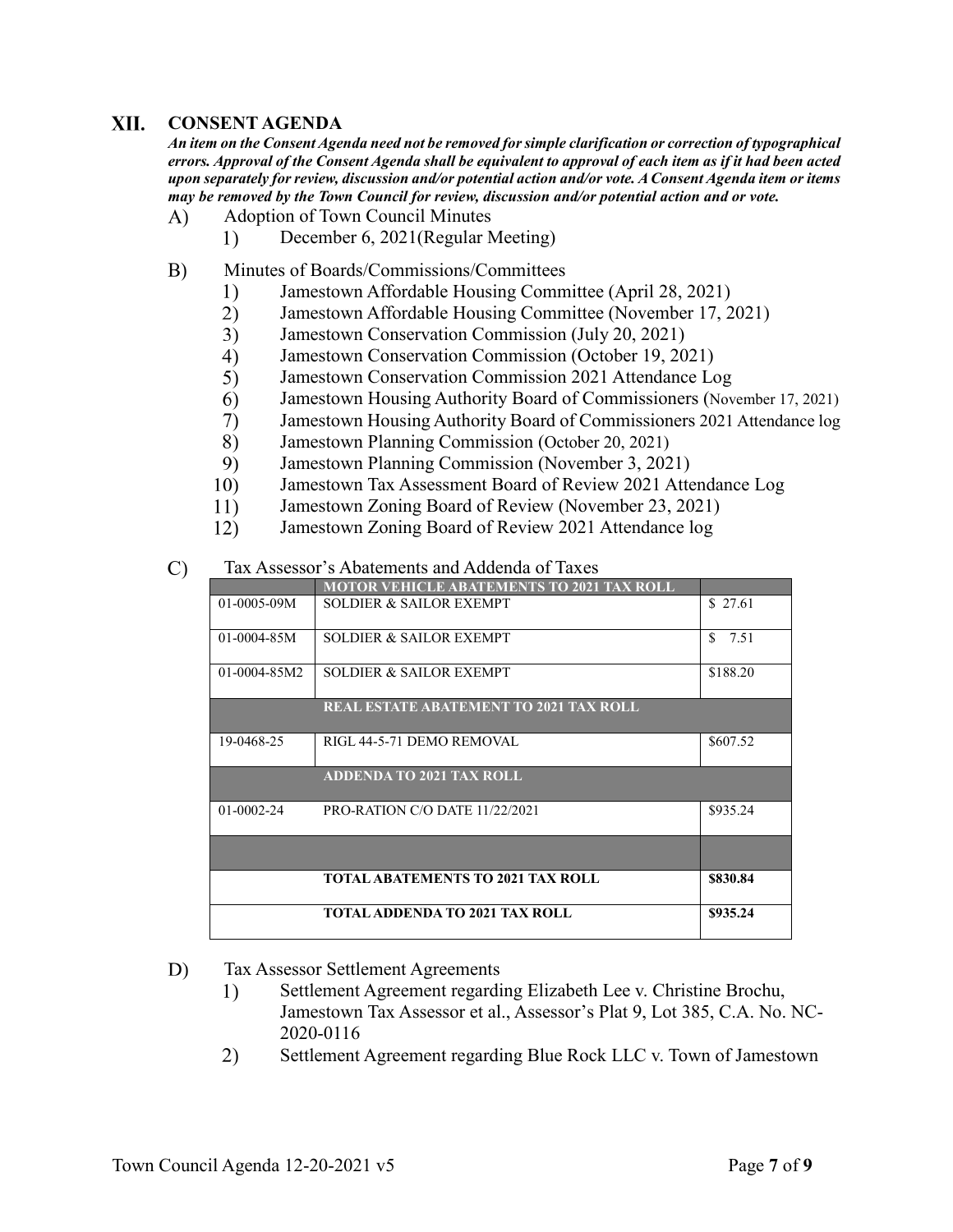Tax Assessor, Assessor's Plat 8, Lot 202, C.A. No. NC-2020-0114

- $E)$ Jamestown School Bid award recommendation for Melrose and Lawn Schools Fire Alarm Project and Lawn Generator to EW Burman, Inc.
	- $1)$ Memorandum from Dr. Kenneth Duva, Superintendent of Schools
	- $2)$ Memorandum from Town Administrator Jamie Hainsworth
- $F)$ Finance Director's Report: Christina D. Collins- Comparison of Budget to Actuals as of November 30, 2021
- $\mathrm{G}$ Board of Licensing Commissioners Annual Report of Beverage License Violations
- $H$ ) Updated RFP for the Feasibility Study for a Community Network, extension of deadline to submit bid.

## **COMMUNICATIONS, PETITIONS, AND PROCLAMATIONS AND RESOLUTIONS FROM OTHER RHODE ISLAND CITIES AND TOWNS**

*The Council may acknowledge any of the listed Communications and Proclamations and Resolutions. Should any member wish to have a conversation on any of the matters, the item will be placed on a future agenda for review, discussion and/or potential action and/or vote.* 

- A) Communications Received:
	- $1)$ Copy of Letter to: Town Council From: Frederick K. Uttley and David B. O'Neill Dated: December 1, 2021 Re: Proposed Dead End on Steamboat Street
	- 2) Copy of Letter to: Town Council From: Dan Shapiro Dated: December 12, 2021 Re: Short Term Rental draft ordinance
	- $3)$ Copy of Letter to: Town Council From: Alma Davenport Dated: December 13, 2021 Re: Short Term Rentals on Jamestown
- $B)$ Proclamations and Resolutions from other Rhode Island Cities and Towns
	- $1)$ Copy of Smithfield School Committee Resolution From: Smithfield School Department Dated: December 6, 2021 Re: Request to the RI General Assembly to support extension of RIGL§16-7-40 (c) and (d) Increased school housing ratio.